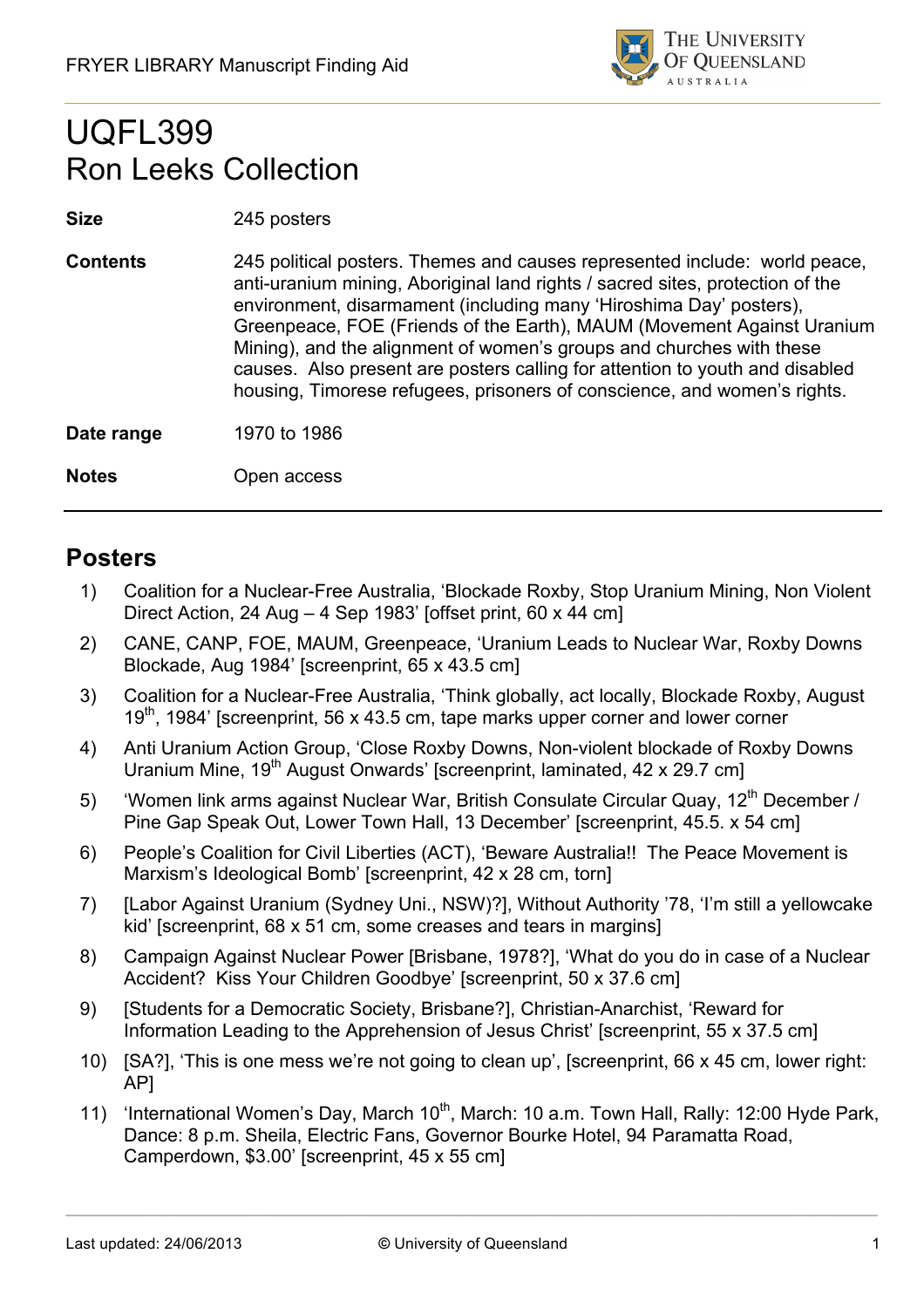

- 12) 'Vote with your feet, march! Rally and march, Thursday, December  $7<sup>th</sup>$ , 1:30 p.m., King George Square' [screenprint, 51 x 41 cm, stains in upper margin]
- 13) Libertarian Workers (Parkville, Vic.), 'Uranium creates a police state' [screenprint, 56.5 x 43.5 cm]
- 14) [Campaign Against Nuclear Power, Brisbane, circa 1979] 'Hiroshima: The Peaceful Atom is a Violent Myth, Rally, March, City Square, Wednesday August  $6<sup>th</sup>$ , 5-7 p.m.' [screenprint on computer paper, Cobol computer program on back with date: 1 Sep 1978, torn in middle along perforations]
- 15) Labor Against Uranium (Sydney University), 'Support ALP/ACTU Policy, Stop Uranium Rally, Mon Dec 3, 5 p.m., Town Hall Square, Hear Hayden, Wran, Dolan, Uren, Keating, O'Shane' [screenprint, 43 x 34 cm]
- 16) 'End Pacific Tests' [screenprint, 76 x 51 cm]
- 17) Commonwealth Dept. of Aboriginal Affairs, 'Aboriginal Land Rights?', illustrated with work by Banapana Maymuru [offset print, laminated, 59 x 42 cm, pin holes at corners]
- 18) National Mobilization Against Nuclear Power, 'Hiroshima Day: Speakers, Films, August 6, 4:30 p.m., City Square' [screenprint, 51 x 38 cm, sunned, pin holes at corners]
- 19) Hiroshima Day Committee for Nuclear Disarmament, Sydney, 'Hiroshima Rally and Concert, Saturday August 6, Circular Quay, 11:30 a.m.' [screenprint, 49.7 x 43.2 cm]
- 20) Hiroshima Day Committee for Nuclear Disarmament, Sydney, 'Hiroshima Never Again March and Rally, Saturday August 6, Belmore Park 10 a.m. then to Circular Quay' [Pam Debenham, 1983?] [screenprint, 56.6 x 37 cm]
- 21) Hiroshima Day Committee, Sydney, Design: Rat Graffix, Printed: Panacea Press 2111089, 'Hiroshima Day March, August 8, Belmore Park at 10:30' [offset print, 57 x 43 cm, verso: tape marks and creases at corners]
- 22) Campaign Against Nuclear Energy (CANE), Adelaide, 'Hiroshima Day Rally, 10:30, Victoria Square, Sat. August 5' [screenprint, 40.6 x 29 cm, minor creasing]
- 23) 'No more Hiroshimas! Stop Uranium Mining, Rally August  $5<sup>th</sup>$ , 10 a.m., King George Square', Printed: Craft Press 2214485 [offset print, 57.3 x 443 cm, torn left corner and some edges]
- 24) 'USAF, CCGP, Hiroshima Day '82' [screenprint, 57.8 x 39 cm, inscribed lower right margin: D(?)M, foxing lower right margin and marks upper right margin]
- 25) 'Action for Peace, Rally and March, King George Square' [screenprint, 65 x 45.5 cm, minor tears upper left margin]
- 26) [ALP, Churches, Trade Unions, Brisbane], 'Hiroshima Day Rally and March, King George Square, Saturday  $6<sup>th</sup>$  August, 11:30 a.m.' [screenprint, 44 x 32 cm]
- 27) Poster with dove motif, untitled [screenprint, 42 x 29.7 cm, inscribed lower right: Ria Molena Hogan]
- 28) BWIU, 'No to Military Madness, Rally for Peace, Wednesday April 15, 4-6:30 p.m., City Square' [offset print, 53 x 39.7 cm, inscribed lower right margin: 'Produced by B.W.I.U.']
- 29) House of Freedom Christian Community (Brisbane), 'Peace Fair, Musgrave Park, Sat August  $1^{st}$ , 11 a.m.-4 p.m.', [c. 1983], [screenprint, 42 x 29.6 cm, minor tear lower left margin]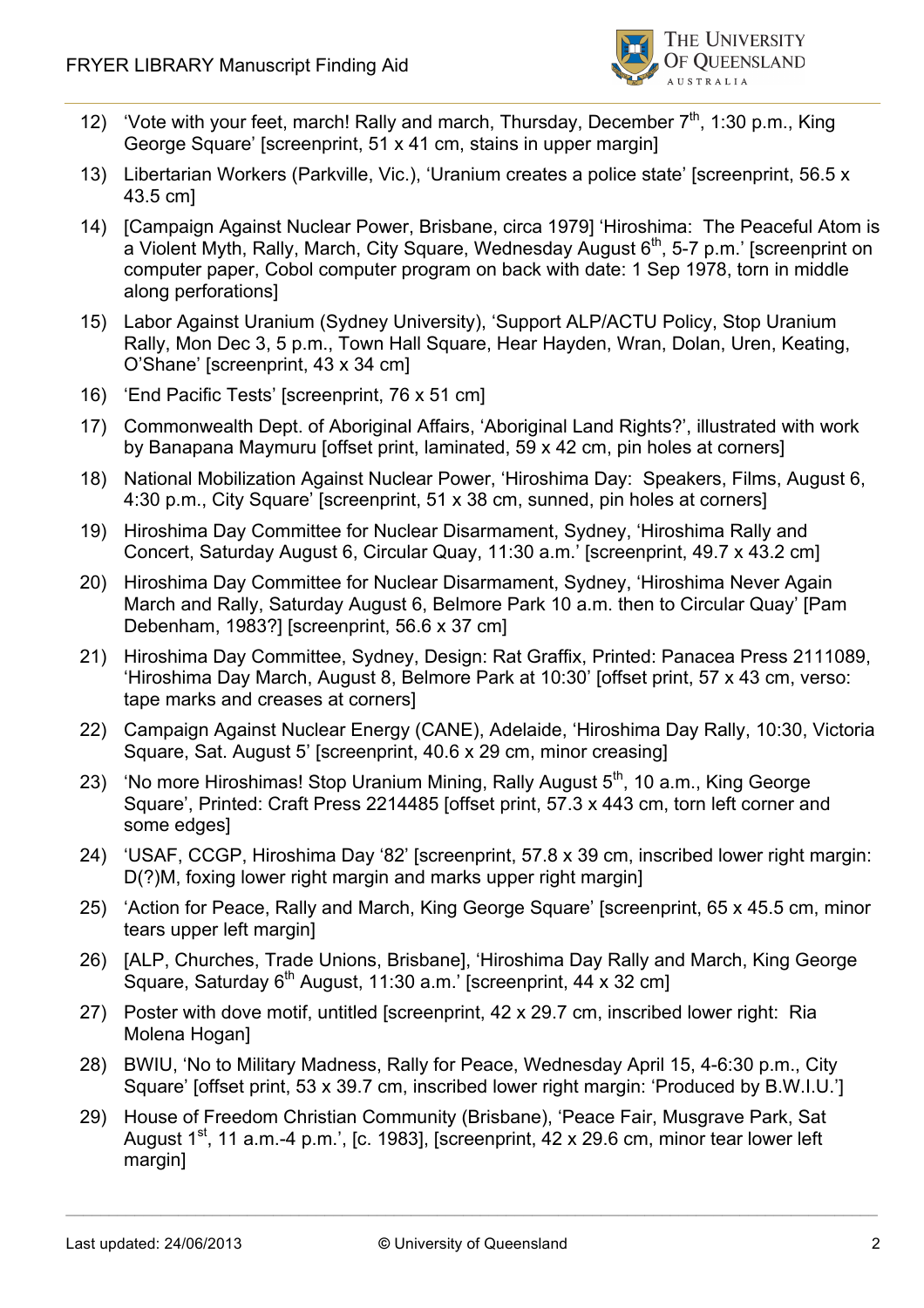

- 30) Move for Peace and the United Nations Association of Australia, 'Peace Concert, Nambour Showground, Sunday Oct. 23<sup>rd</sup>, 10 a.m.-dusk' [screenprint, 54 x 38 cm]
- 31) 'Rally for Peace '82, Stop the Nuclear Madness, Protest for Survival, Wednesday, April 7 4:30 p.m., City Square' [Brisbane] [screenprint, 60.4 x 42 cm]
- 32) People for Nuclear Disarmament [Brisbane, c. 1983], 'March and Festival, Conserve Our Future, Sunday April 15' [screenprint, 40.5 x 28 cm]
- 33) Second copy of No. 32.
- 34) [Anarchist Poster, Brisbane, c. 1980], 'Stop the nuclear industry and build a self-managed society' [screenprint, 57 x 44.5 cm, stains lower right and right edges]
- 35) Medical Association for Prevention of War and Scientists Against Nuclear Arms, 'Children and Nuclear War: What Will You Tell Your Children?, South Australians and Nuclear War, The Joint Seminar of the Medical Association for Prevention of War and Scientists Against Nuclear Arms, Saturday 24<sup>th</sup> November 1984', Royal Adelaide Hospital' [photoscreenprint, 76 x 45 cm, tears lower left and lower right corners]
- 36) Pacific Concerns Resource Centre (PCRC) and Vanuatu Pacific Community Centre (VPCC), 'For a nuclear-free and independent Pacific, Conference, July 10-20, 1983, Vanuatu' [offset print, 62 x 43 cm, inscribed lower left: 'C[opyright] 1983 Lane']
- 37) 'End nuke ship visits' [circa 1983] [screenprint, 57 x 44 cm]
- 38) New Zealand Nuclear Free Zone Committee, Christchurch, 'Nuclear-Weapon-Free Zones in New Zealand, Help Stop War' [1984], [screenprint, 64 x 44.5 cm]
- 39) 'The Voyage of the Pacific Peacemaker, Two Films by David Roberts, Roma Theatre, George Street [Sydney] 7-29 July, Chauvel Cinema, Paddington Town Hall, 29 July-4 August' [offset print, 61.5 x 42 cm]
- 40) [Campaign Against Nuclear Power (CANP), Brisbane, circa 1980], 'Stop the Nuclear Industries, No More Harrisburgs, Rally March, City Square, 29 March' [time, date and location hand printed] [screenprint on used computer paper, 56 x 38 cm]
- 41) Second copy of No. 40.
- 42) [People for Nuclear Disarmament, Brisbane], 'Rally for peace and nuclear disarmament, Roma St Forum, Sunday 15<sup>th</sup> April, 10:30 a.m.' [screenprint, 42 x 29.6 cm]
- 43) Second copy of No. 42.
- 44) People for Nuclear Disarmament, Brisbane, 'Public Meeting, Brisbane City Hall, Thursday November  $3^{rd}$ , 7:30 p.m. – 10 p.m.' [screenprint, 42 x 25.6 cm]
- 45) Second copy of No. 44.
- 46) United Nations Association of Australia, Sydney, 'The arms race or the human race, National Conference, Saturday, October 25, 1980, Sydney University' [screenprint, 55.8 x 38 cm, stains at corners, tear lower left corner, inscribed lower right: 'Lucifoil Poster Collective']
- 47) National Contact, Chippendale, Sydney, 'World bike ride for peace, disarmament, nuclear free future, Leaves Canberra 6/3/82' [photoscreenprint and hand lettered text and Aboriginal flags, 58 x 45 cm, tear lower left corner]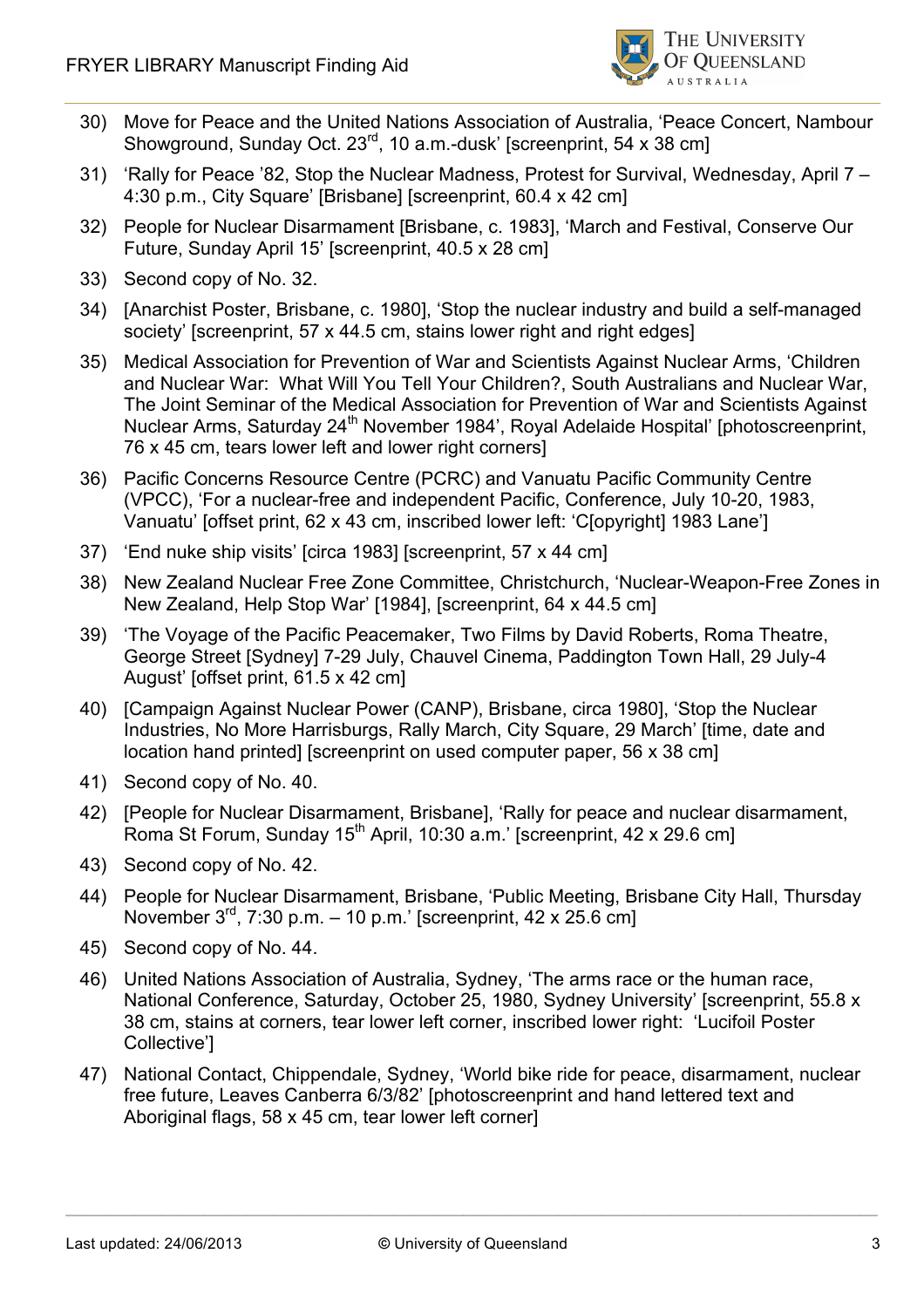

- 48) QIT Union in association with the Rally for Peace Committee, 'Nuclear disarmament & survival conference, Kindler Theatre, Queensland Institute of Technology, George Street, Brisbane,  $28^{th}$  March' [offset print, 51 x 38 cm]
- 49) Second copy of No. 48.
- 50) Campaign Against Nuclear Energy, Perth, WA [circa 1979], 'Nobody wins nuclear war' [offset print, 51 x 38 cm]
- 51) Second copy of No. 50, laminated.
- 52) Spanish Speaking Committee for Peace and Disarmament = Comite de Habla Hispana Por La Paz Y El Desarme, Sponsor: United Nations Association of Australia Disarmament Committee, 'Latin American Music Festival in support of the United Nations Disarmament Week, Belmore Park [Sydney], Sunday October 23' [screenprint, 57.4 x 43 cm]
- 53) 'Bicycle Rally against lead in petrol, Roma Street Forum, Sat. 4<sup>th</sup> Oct' [screenprint, 53 x 41] cm, tear lower left corner]
- 54) People for Nuclear Disarmament [Brisbane] and Watsonia Peace Camp Organizing Committee, 'What's at Watsonia? Nuclear threat! Peace Camp begins October 20, 1984, Rally Sunday, October 28 at the Peace Camp' [offset print, 69.5 x 46 cm, inscribed along right edge: 'Design: Shane Berkovitch, Photo of Watsonia: Toni Chaffey']
- 55) Association for International Co-Operation and Disarmament, Sydney, 'Nuclear-Free Pacific Forum, Sydney, September 26-29' [screenprint, 53 x 34 cm, design by John Petrie]
- 56) Nuclear Disarmament Party, Patsy Goodwin (authoriser Brisbane), 'Your vote can help prevent it: Vote 1 Nuclear Disarmament Party' [offset print, 60 x 41.6 cm, printed by A-1 Printing, Brisbane]
- 57) Greenpeace, 'Stop French N Tests' [offset print, 42 x 29.6 cm]
- 58) Pacific Conference of Churches (Suva, Fiji), 'We want a nuclear-free Pacific' [offset print, 58.5 x 39 cm, printed by Oceania Printers Ltd.]
- 59) Pacific Conference of Churches [circa 1982], 'If it is safe; dump it in Tokyo, test it in Paris, store it in Washington, but, keep my Pacific nuclear-free' [screenprint, laminated, 59 x 40.4 cm]
- 60) Nuclear Disarmament Party (Brisbane), authorized Patsy Goodwin (Brisbane), 'Public Meeting and Filmshowing 'Home on the Range', Sunday Nov. 25, City Hall / Benefit Concert 'Stop the Drop', Qld. Uni. Refec. Friday Nov. 30' [offset print, 57.5 x 26.2 cm]
- 61) Greenpeace, NSW, Sydney [circa 1984], 'Greenpeace Tour, See the VEGA sail around Australia!' [offset print, 58.5 x 43.3. cm]
- 62) 'Beyond ANZUS' [circa 1982], [screenprint, laminated, 58 x 50 cm]
- 63) Greenpeace, 'Peace is in your hands, act now' [offset print, laminated, 61 x 39 cm]
- 64) Campaign for Nuclear Disarmament, 'Nuclear Free Independent Pacific' [offset print, laminated, 57.5 x 41.5 cm]
- 65) Students for Disarmament [published by: International Union of Students], 'Education not Defence! United Nations Disarmament Week, IUS Campaign, October 24-31' [offset print, 40 x 20 cm]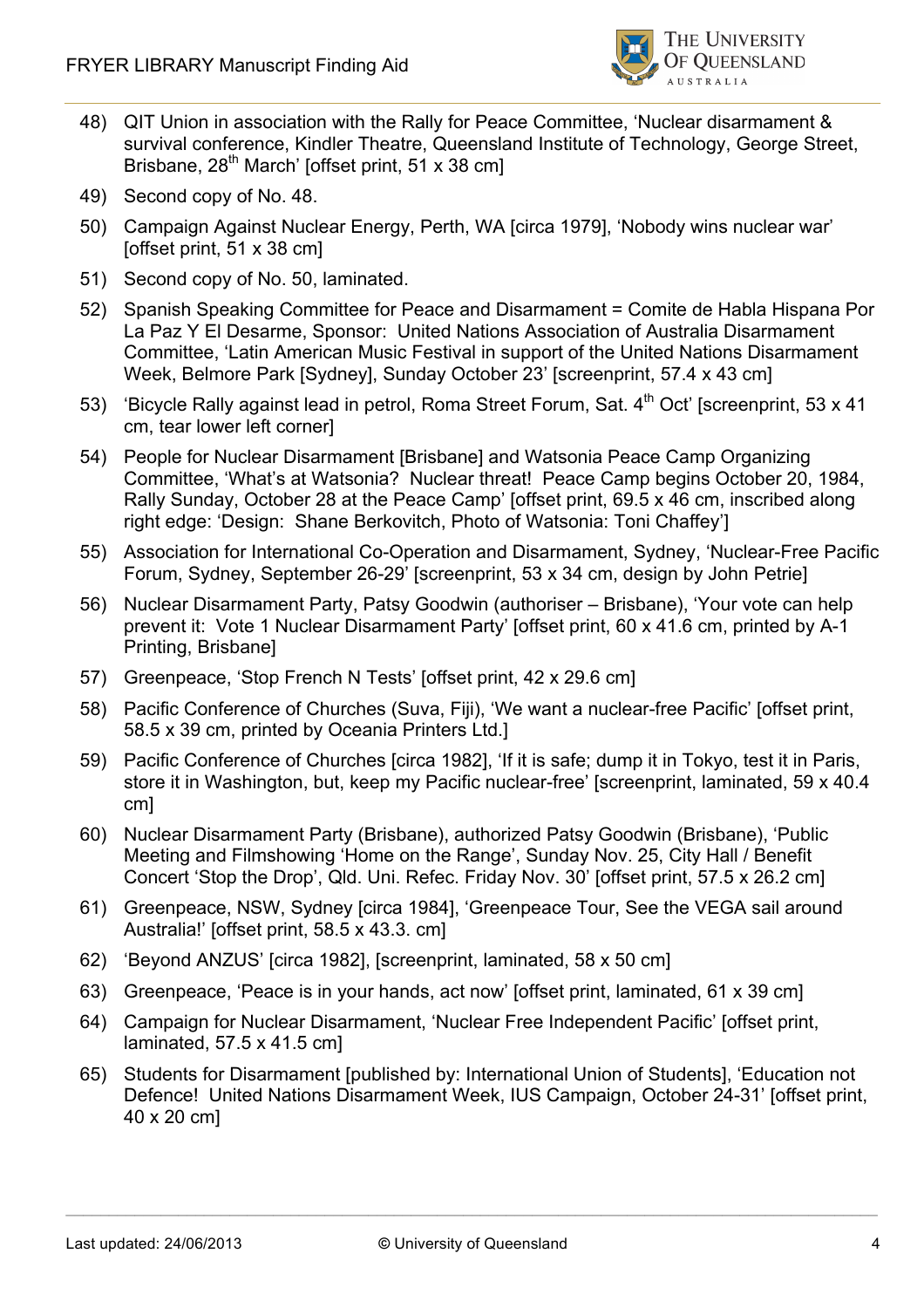

- 66) Australians for Nuclear Disarmament (Brisbane), 'Peace in the world—or the world in pieces, Nuclear Warship U.S.S. Texas in Brisbane, Protest Rally, Friday 15<sup>th</sup> July, King George Square' [screenprint and hand lettered text, 65 x 45.7 cm]
- 67) A.I.C.D. [Association for International Cooperation and Disarmament], Sydney, 'On the brink: bomb ban benefit for A.I.C.D., Gaelic Club, Sunday 24<sup>th</sup> April' [screenprint, 76 x 50.5] cm]
- 68) Peace Force 4ZZZ, Brisbane [circa 1984], 'Nuclear pollution in Moreton Bay? The U.S.S. Truxtun arrives on Thurs' [offset print, 102 x 76 cm]
- 69) Australian Peace Committee, 'International Conference for the establishment of zones of peace in the Indian Ocean…Public Rally Friday 21 July Conference forum / PSA Club, Kent St, Sydney, Saturday-Sunday 15-16 July' [screenprint, 76 x 56 cm, tears at corners and edges]
- 70) Breadline Posters, 'Fight [crossed out] Work for an independent and nuclear free Pacific' [photoscreenprint, 75 x 51 cm]
- 71) Australian Peace Liaison Committee, organized in Sydney by the Association for International Co-operation and Disarmament, 'The arms race—humanity at risk, Australian People's Disarmament Conference, Friday 21 April – Sunday 23 April 1978' [screenprint, 53 x 42 cm]
- 72) Tu I Te Hau Comite Pour la Paix, 'Tauturu mai ia matou aidez-nous! Help us!, Nuclear Free Pacific for our Children' (1979) [offset print, laminated, 52 x 40 cm]
- 73) Greenpeace, 'Nuclear Free and Independent Pacific, Kia toituu te mana & te Moana nui aa Tiwa' [circa 1983] [offset print, 60 x 42 cm]
- 74) Women for Life on Earth, 'Star marches 1983, Walks for life and peace, No nuclear weapons', poster designed by Julia Strong [screenprint, 40.5 x 29 cm]
- 75) Campaign Against Nuclear Power (Brisbane), 'May Day March, Say 'No' to a Nuclear World, Assemble Corner Albert and Mary Streets 1 May' / verso: 'Bikeathon Walkathon during the Queensland Environment Festival King George Square to Mt Coot-tha and back, Saturday June 3' [screenprint, 45.5 x 38 cm]
- 76) 'Nuclear-Free Zone' [screenprint, 50.5 x 32 cm]
- 77) Rally for Peace Committee (Brisbane, Sen. G. Georges), 'Rally for nuclear disarmament, Roma St Forum, March to Festival at Albert Park, Sunday 27 March 1983' [offset print, 69 x 45 cm]
- 78) Second copy of No. 77, laminated.
- 79) 'Shake the Nucler [sic] State, Come to the Rally, Belmore Park [Sydney], Saturday 9 August' [screenprint, 65 x 47 cm, edges slightly creased]
- 80) [Supported by various bodies], London, U.K., 'March for a Nuclear-Free Future to Trafalgar Square, Harrisburg Day, Saturday 29 March' [offset print, 59.5 x 42 cm, tear upper left corner]
- 81) Association for International Cooperation and Disarmament, 'Beyond Afghanistan: Cold War Dangers, Public Forum, Teacher's Federation, 300 Sussex Street [Sydney], Monday 18 February' [screenprint, 58 x 46 cm]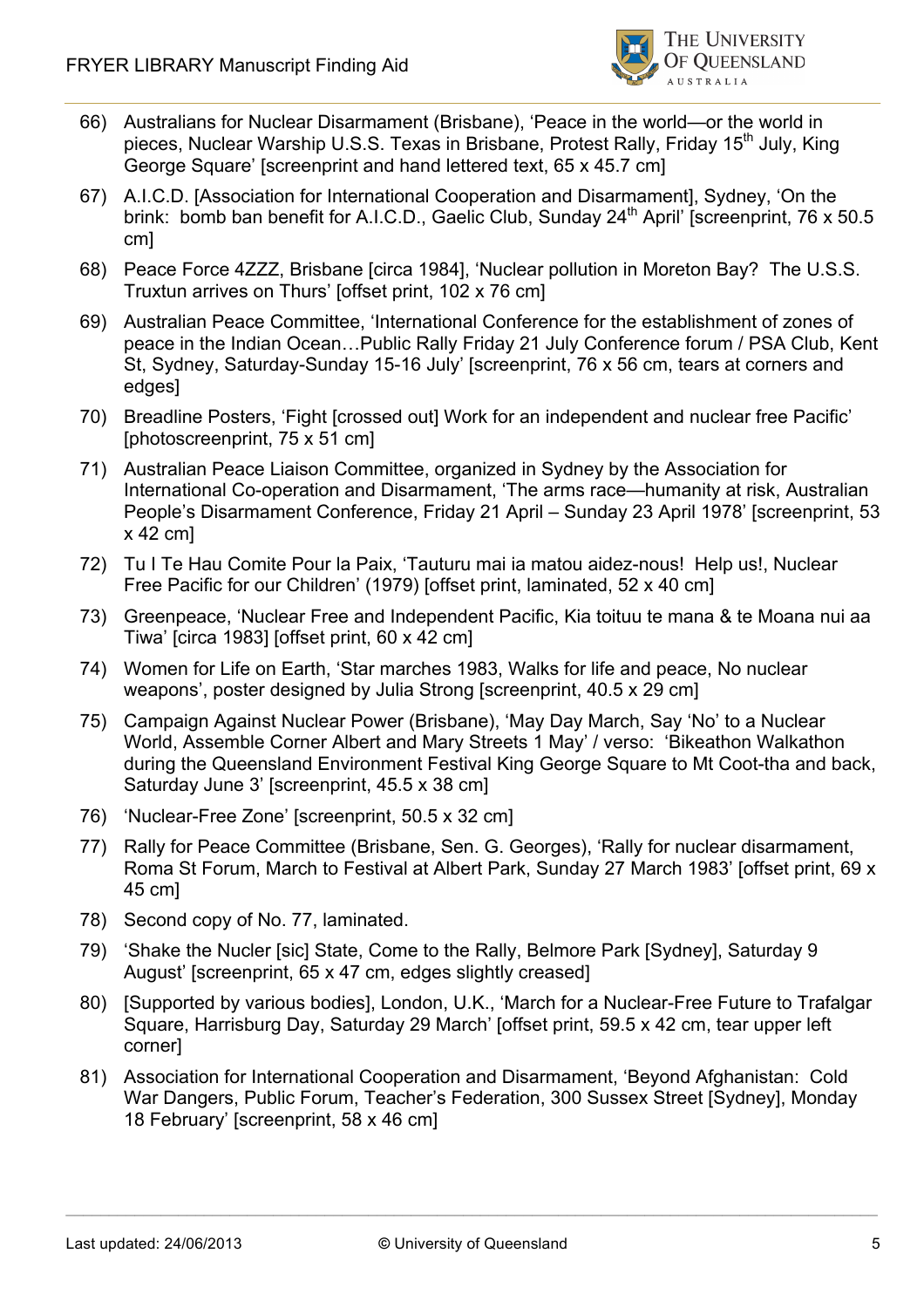

- 82) 'Dr Joe Camilleri will speak at the formation workshop of People for Nuclear Disarmament, Community Building, Kelvin Grove CAE [Brisbane], Sunday 31 July' [screenprint, 65 x 45 cm]
- 83) 'The experts said it couldn't happen, What about Pennsylvania?, March Belmore Park, 7 April' [screenprint, 61 x 43 cm, inscribed R Cobb, 1976]
- 84) Libertarian Voice Collective (Brisbane), 'Our earth, love it or leave it! Uranium, cancer, cops & the bomb!' [photoscreenprint, 57.5 x 34 cm]
- 85) 'U-Ban, Uranium Protest Parliament House Canberra 30 Dec / Come to the Down to Earth Festival, Bredbo 24 Dec to 2 Jan' [screenprint, 58 x 45 cm]
- 86) Nuclear Free Europe, Brussels '81, 'Easter Anti-War Action, Brussels 81, Saturday 18-19 April 1981' [screenprint and handwritten text, 60 x 42 cm]
- 87) National Signature Campaign, authorised by AHS and MAUM, 'Support the Uranium Declaration' [photoscreenprint, 44 x 63 cm, tears at corners]
- 88) Alliance/FOE/MAUM/CANP/CANE, 'National Protest, Honeymoon U-mine, May 14/15/16 '82, Broken Hill' [photoscreenprint, 44 x 63 cm]
- 89) 'Stop Fraser on Uranium, Land Rights Now, March Belmore Park, Rally and concert Hyde Park, Saturday 7 April' [screenprint, 58 x 43 cm]
- 90) Unemployed Workers Union [West End, Qld.], 'Demand Democratic Rights, Support Uranium Bans, Rally Sat 22 Nov, City Square' [screenprint, 45 x 35 cm, handwritten note on back: '1980, CANP Bris by Joan Shears]
- 91) Second copy of No. 90.
- 92) NAG (Nightcap Action Group) Canberra Collective (Fyshwick, ACT), 'Canberra 120 Hour Rally, July 9<sup>th</sup> – 13<sup>th</sup>, Stop Uranium Mining, Lakeside Hotel, Canberra' [screenprint on used paper, 61 x 42 cm]
- 93) Campaign for the Removal of U.S. Bases (Sydney South, NSW), 'Australia—A Nuclear Target? Protest Rally Against U.S. Bases, Town Hall Square, Tuesday 4 July' [screenprint, 48 x 35 cm]
- 94) Article from *Analog* magazine, April 1979, Conde Nast Publications [Brisbane, 1980], 'Australian uranium makes atomic bombs, A do-it-yourself A-bomb' [offset print, 75 x 51 cm]
- 95) 'Keep uranium in the ground, No nuclear war, Belmore Park, March to Hyde Park, Rally and concert, Hiroshima Day 1980, Sat Aug 9' [screenprint, 57.5 x 44 cm]
- 96) Communist Party of Australia (Melbourne, VIC), 'Apocalypse No, Uranium No, Bases No, Vote communist' [screenprint, 89 x 56 cm, tears and creases at upper and lower edge]
- 97) Movement Against Uranium Mining (MAUM, Townsville, Qld), 'Tent City, Keelbottom Creek, Sat 4 – Mon 6 July '81, A Community Protest Against Uranium Mining at Ben Lomond' [screenprint, laminated, 68 x 43 cm]
- 98) 'Your vote, their future: Keep uranium in the ground' [offset print, 57 x 45 cm]
- 99) Association for International Cooperation & Disarmament (AICD), 'Without nuclear disarmament…who will have grandchildren?', March Against Uranium, Hiroshima Day, Sat  $6<sup>th</sup>$  Aug, Assemble Belmore Park, March to Hyde Park Rally' [screenprint, laminated, 58 x 33 cm]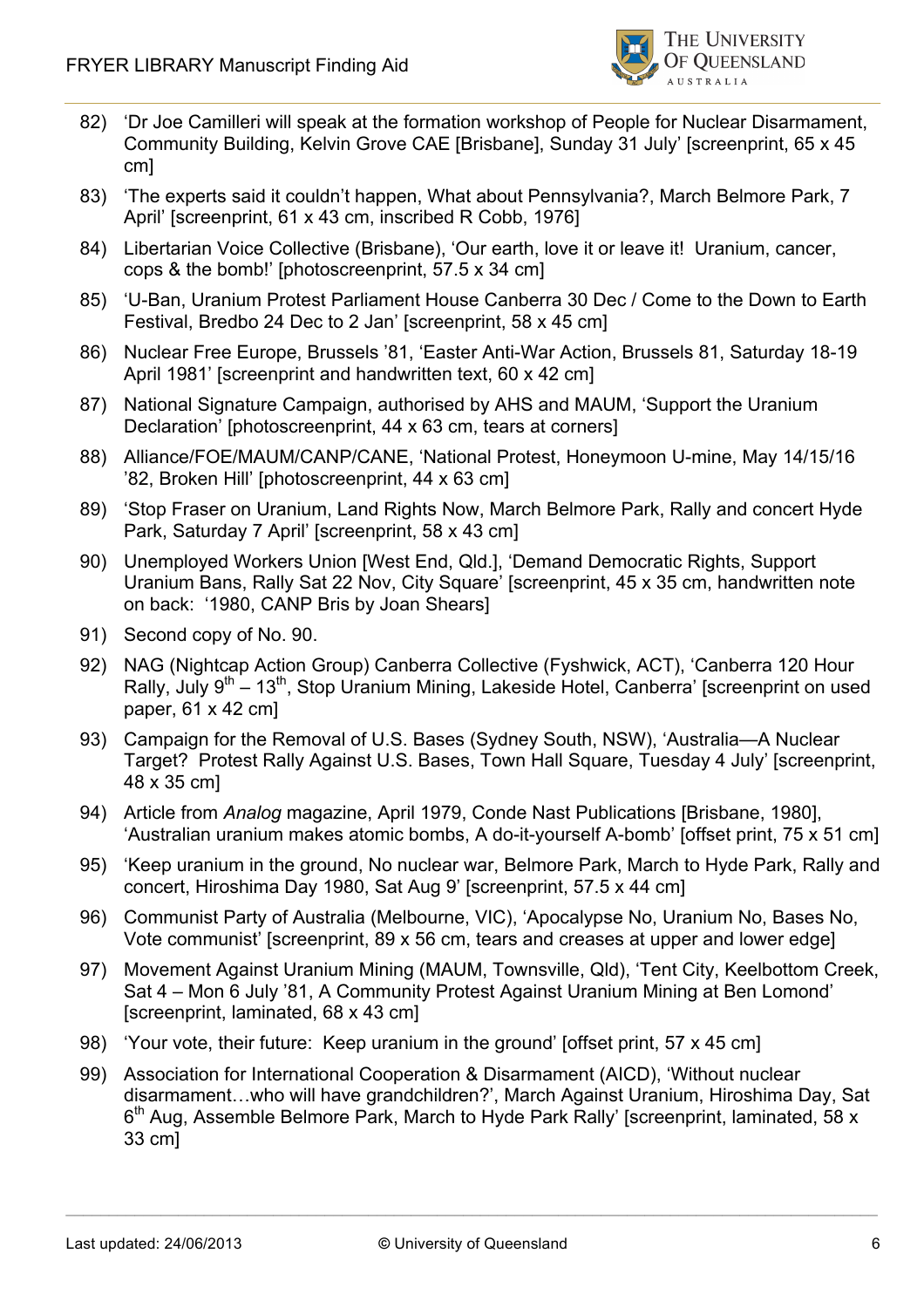

- 100) Movement Against Uranium Mining (Sydney), 'Uranium, the final genocide, Land Rights not Uranium, Stop Uranium Mining, Rally and March, Sat April 1<sup>st</sup>, Belmore Park' [screenprint, 58 x 42.5 cm]
- 101) Second copy of No. 100, this copy with minor stains and creased margins.
- 102) A Tribune Poster, 'Leave Uranium in the Ground: There's Liars, Damned Liars and…the Uranium Producers' Forum' [screenprint, 58 x 45 cm]
- 103) 'One Year After Harrisburg, Stop Uranium Mining, Rally and Concert, March from Belmore Park, Rally and Concert Hyde Park, Saturday 19 April' [screenprint, 53 x 42 cm]
- 104) Campaign Against Nuclear Energy (Adelaide, SA), 'National action against uranium, Rally Hindmarsh Square, March to Amdel Thebarton, Saturday 17 May' [screenprint, 59 x 42 cm]
- 105) Movement Against Uranium Mining (Fitzroy, VIC), 'Hiroshima Day, Stop Uranium Mining, Ban Nuclear Weapons, Rally Sunday August 6, Parliament House, Spring Street' [photoscreenprint, 44 x 61 cm]
- 106) "Australia's uranium will be exported only with the strictest safeguards"—Malcolm Fraser [quote] [image of chained half-figure] [screenprint, 51 x 38 cm]
- 107) Coalition for a Nuclear Free Australia, 'Stop Honeymoon Uranium Mine, An Occupation of the Mine Site, 14-16 May' [photoscreenprint, 63 x 43 cm]
- 108) Second copy of No. 107.
- 109) 'Warning! Uranium mining is a health hazard' [screenprint, 74 x 49 cm]
- 110) Graham Lightbody, Lucifoil Collective 1982 [Australian poster], 'World Bikeride against uranium for peace, disarmament and a nuclear free future' [screenprint, 51 x 76 cm]
- 111) Community Research Action Centre, Monash University, VIC, 'Better active today than radioactive tomorrow' [offset print, 44 x 61.5 cm, minor creases in margins]
- 112) 'Australian uranium, fuel for disaster, support union bans on uranium' [offset print, 84 x 53 cm]
- 113) 'Uranium Action Day, Mereweather Building, Sydney University, Saturday 5 May' [photoscreenprint, 89 x 57 cm, tears upper corners, creases at margins]
- 114) Aborigines Day Observance Committee, 'Sacred Sites, National Aborigines Week, 6-12 July '81' [offset print, 36 x 48.5 cm]
- 115) Black Protest Committee (Brisbane, Qld), typeset and printed: Planet Press, Spring Hill, 'Land Rights Before Games', verso: BPC Newsletter [offset print, 44 x 58 cm]
- 116) Second copy of No. 115.
- 117) 'Landrights Rally and March, King George Square, Monday, 3 August' [screenprint, 52 x 52 cm]
- 118) 'Land Rights Rally and March, King George Square, Saturday 12<sup>th</sup> Sep 1981' [screenprint, 76 x 51 cm, stains in margins at corners]
- 119) ALP and Land Rights Support Committee, printed by Imperial Printers, Darwin, 'Land Rights Not Sweet Talk!! Vote 1 Bob Collins, Australian Labor Party Member for Arnhem' [offset print, 78 x 55 cm]
- 120) 'Land Rights Teach-in, Sydney University, City Road, Merewether Building, 17-18 March' [circa 1978] [photoscreenprint, 76 x 51 cm, tear at base and crease upper right corner]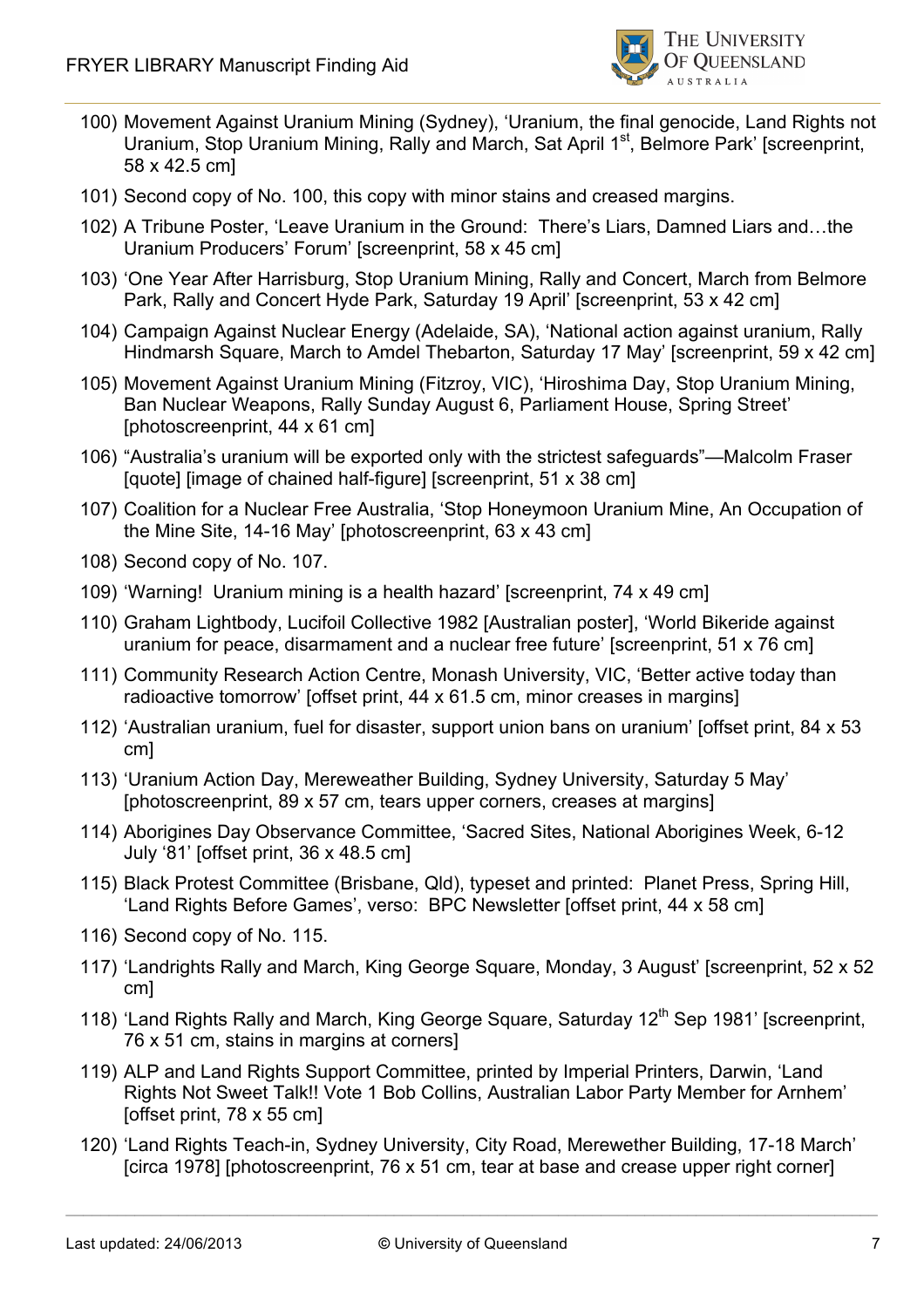

- 121) Eritrean Relief Committee (Sydney), 'Eritrea, Africa's Forgotten People' [circa 1980] [screenprint, 51 x 38 cm]
- 122) Second copy of No. 121, this copy with stains lower right margin and corners
- 123) CARE (Australia), 'Steve Biko killed by South African Police, September  $12<sup>th</sup>$ , 1977, Apartheid kills' [hand lettered text lower margin re South African Support Group Meeting 1981] [screenprint and hand lettered text, 63 x 45 cm]
- 124) Australia, Commonwealth Department of Aboriginal Affairs, 'Aboriginal Land Rights?', [illustrated with work by Anatjeri Tjakamarra] [offset print, laminated, 60 x 42 cm]
- 125) Second copy of No. 124.
- 126) Kath Walker, 'Aboriginal Betrayal Poster, Land Rights (Makarrata)' [1981] [screenprint, 57.7 x 43 cm, inscribed lower right: 'C[opyright] Kath Walker, Stradbroke Island']
- 127) [New South Wales, Kimberley and North Queensland Land Councils], Panacea Press, 'Artists for Aboriginal Land Rights, Paddington Town Hall, 24 October to 1 November' [illustration from Jeff Samuels' 'Brolga in flight'] [offset print, 62 x 45 cm]
- 128) James Cook University Union and Townsville Treaty Committee, 'Land rights and the Future of Australian Race Relations, Conference James Cook University, Townsville, 28-30 August' [screenprint, 61 x 43 cm]
- 129) Aboriginal Legal Service, 'March for Land Rights NSW, Friday October 30<sup>th</sup>, Aboriginal Legal Service, 7 Botany Street, Redfern, State Office Block' [screenprint, 61 x 40 cm]
- 130) 'Your church and land rights? Contact person…' [screenprint, 54 x 42 cm]
- 131) Second copy of No. 130.
- 132) FAIRA, printed by Planet Press (Spring Hill, Qld), 'Fight for Aboriginal Land Rights' [offset print, 59 x 42 cm]
- 133) Second copy of No. 132.
- 134) Black Protest Committee (Brisbane) and Land Rights Support Group, 'Land Rights Before Games, Demonstrate your support, Brisbane, Sept 17-Oct 10' [screenprint, 60 x 45 cm]
- 135) [Northern Land Council], 'Land rights not Uranium, Ranger Can be Stopped, Rally in Support of Northern Land Council, Martin Place, Tuesday 12 September' [screenprint, 57 x 45 cm]
- 136) Kimberley Land Council, 'We, the people of Noonkanbah, call for support, we want a three year moratorium on all mining and drilling on Noonkanbah' [offset print, 39 x 59 cm]
- 137) 'Land Rights Now, Why Was Ranger Signed?, Hear the Oenpelli People Speak, Public Meeting, Teacher's Federation Auditorium, 300 Sussex Street, Sydney, Wednesday 11 April' [offset print, 57 x 42 cm]
- 138) 'Noonkanbah Support Rally, Roma St Forum, Friday 12 September' [screenprint, 38 x 51 cm]
- 139) National Aborigines Unity Day [includes Wandjuk Marika poem] [screenprint, 40 x 47 cm]
- 140) 'Live Music for Land Rights, Griffith University Refectory' [screenprint, 51 x 38 cm]
- 141) FAIRA (endorser), 'We the undersigned support through nonviolent means the Aboriginal struggle for land rights and their freedom to act until justice is done' [petition of 11 signatures in lower margin] [offset print and handwriting, 51 x 38 cm]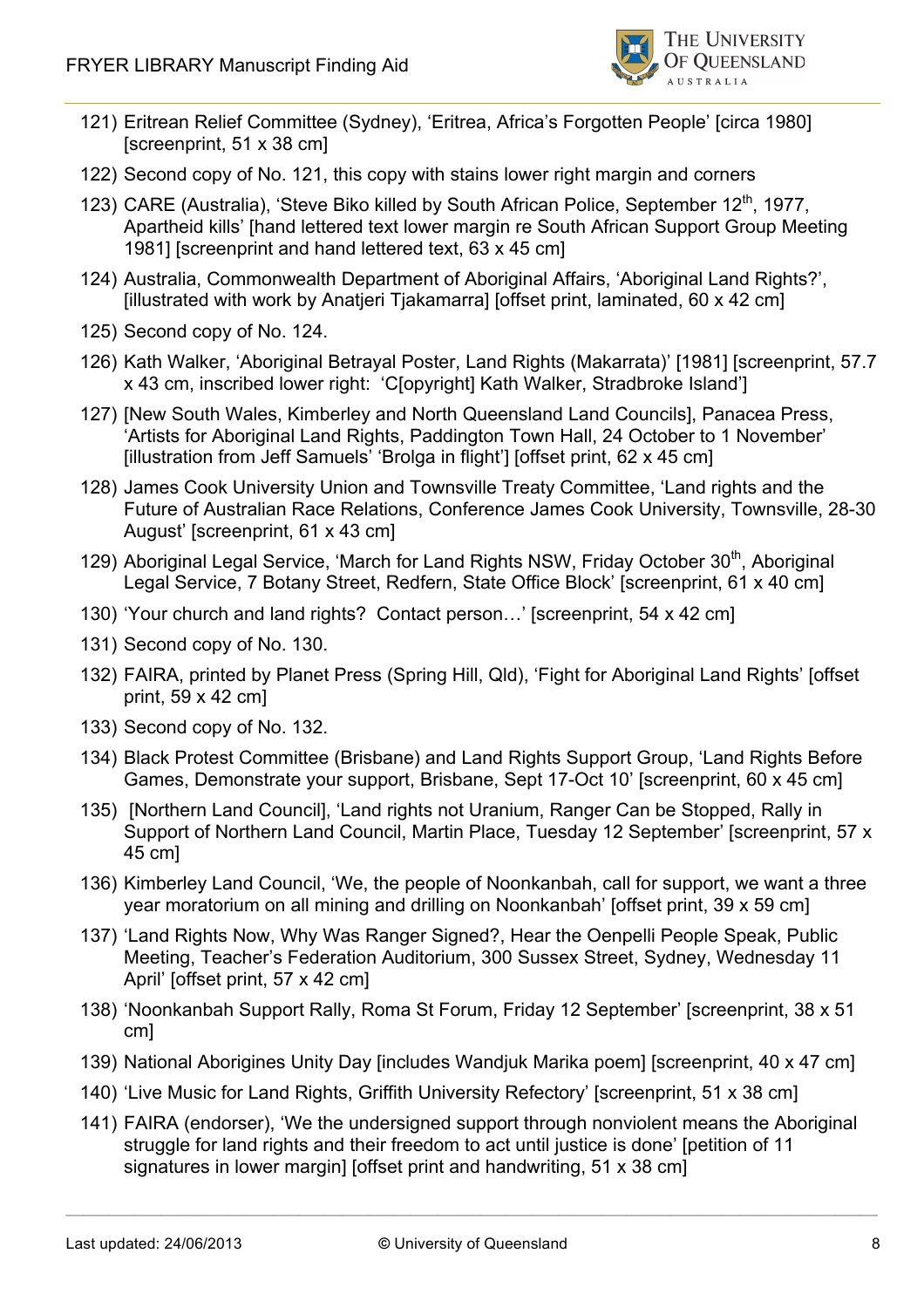

- 142) Noonkanbah Support Committee (Brisbane, Qld.), 'Noonkanbah Support Dance, Queensland University Refectory, Saturday 13 September' [screenprint, 52 x 38 cm]
- 143) 'Support Just Demands of Aborigines, Prayer Vigil and Fast, Urban Aboriginal Mission Church, Paddington, Thursday 30 September' [screenprint, 43 x 35.5. cm]
- 144) Second copy of No. 143, tears upper left and at edges
- 145) National Aborigines' Day Observance Committee, 'Take a journey of discovery, to the land, my mother, National Aborigines' Week, 10-16 September 1984' [illustrated with work by Kaapa Mbijana][offset print, varnished, 69 x 46 cm]
- 146) Nuclear Free Pacific Forum, 'Concert for a Nuclear Free Pacific, Teacher's Federation Auditorium, 300 Sussex Street, Sunday 21 September' [screenprint, 30 x 21 cm]
- 147) 'Sisterhood is Blossoming, Springtime will Never Be the Same' [screenprint, 29 x 45.5 cm, staples and tears at corners]
- 148) CAP, assisted by the Community Arts Board of the Australia Council, 'Women in the Arts Festival 85, Biroo Gallery, Attic Gallery, 8<sup>th</sup>-15<sup>th</sup> March, Walter Reid Centre, Rockhampton, Inquiries: Shirley Strano' [screenprint, 65 x 45 cm, pin holes at corner margins]
- 149) 'Feminism and Non-Violence Film Festival, Popular Theatre Troupe Hall, 60 Waterworks Road, Red Hill, Every Tuesday in August and September' [screenprint, 55 x 38 cm]
- 150) Women's Rights (University of Queensland Student Union) and Women's Group (Griffith University), printed by Planet Press, 'Fight for the Liberation of Women Now' [offset print, 58 x 40 cm]
- 151) Association for International Co-operation and Disarmament and Movement Against Uranium Mining, 'Women Sing Out for a nuclear free world—a concert of solidarity, Teacher's Federation, 300 Sussex Street, Thursday 8 November', [artist Leonie Lane 1979] [photoscreenprint, 57 x 42 cm]
- 152) Second copy of No. 151, with Stop Fraser poster laminated to back
- 153) Movement Against Uranium Mining, 'Take to the sun, Alternative energy works' [screenprint, 52 x 42 cm]
- 154) Queensland Wildlife Artists' Society, 'Queensland Wildlife Artists' Society Exhibition, Pine Rivers Shire Council, Strathpine, 31 March – 14 April 1984' [screenprint, 44 x 30 cm]
- 155) Tasmanian Wilderness Society, 'March for the Franklin, Saturday October 9, Town Hall Square Rally and Concert Hyde Park' [speakers include Bob Brown] [screenprint, 53 x 42 cm]
- 156) [Tasmanian Wilderness Society], Ken Bull 1982, 'Draw the Line at the Franklin' [screenprint, 69 x 51.5 cm, tear in margin upper right]
- 157) Queensland Conservation Council, 'Environment Rally and Picnic, Vote for the Franklin, City Botanical Gardens, Sunday 27 Feb 1983', printed by Qld Binding Services [speakers include Bob Brown] [offset print, 60 x 42 cm]
- 158) Second copy of No. 157.
- 159) Third copy of No. 157.
- 160) Moreton Island Protection Committee, 'Save Moreton Island, Show You Care, We all need Moreton!' [screenprint, 22.5 x 36 cm]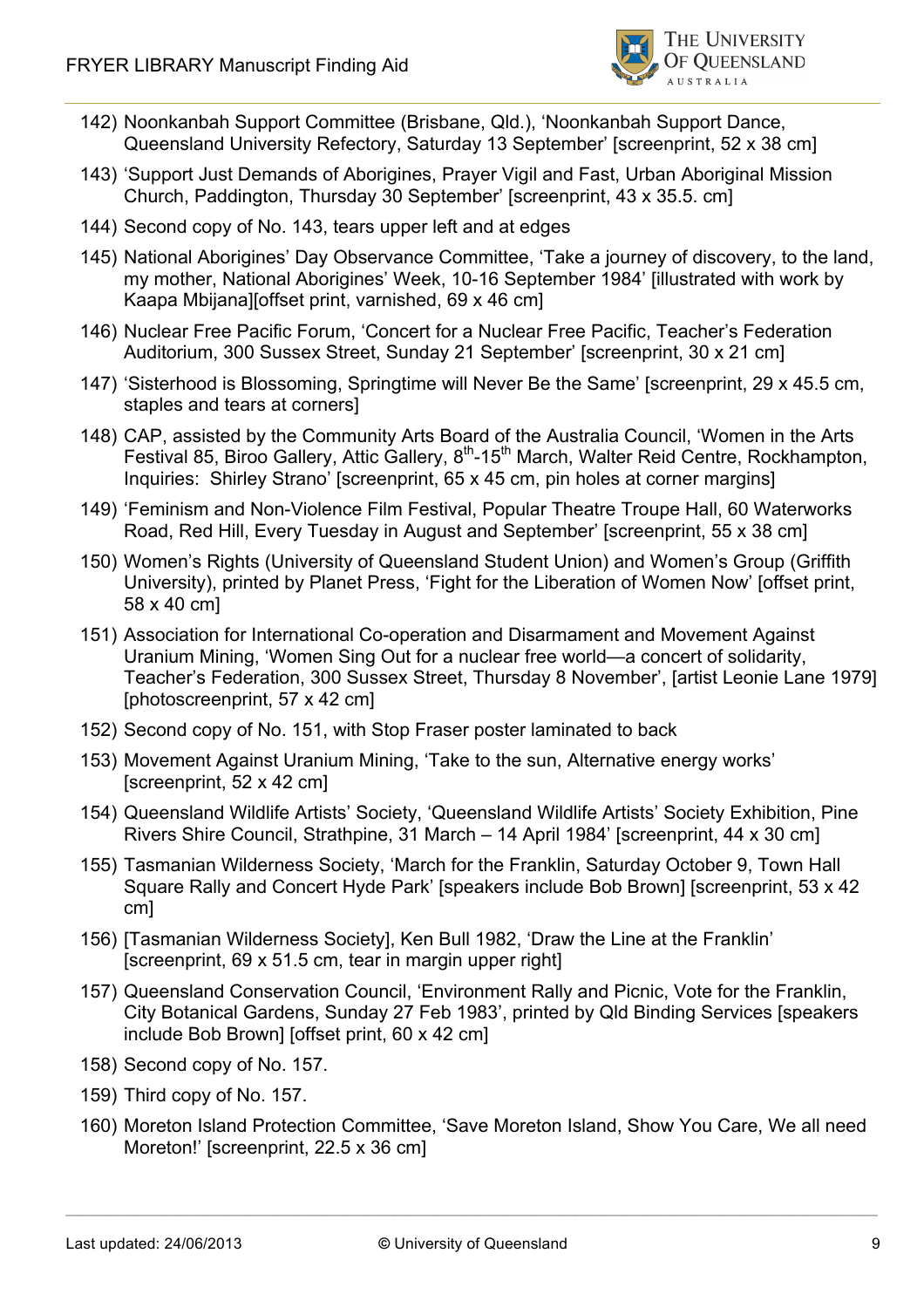

- 161) NAG (Nightcap Action Group, NSW), 'In the year of the tree help save rainforests, Come to camp on Mt. Nardi' [screenprint, 84 x 53 cm, tears and stains in margins]
- 162) 'Environfest Samford '83, World Environment Day, June 5' [screenprint, 84 x 53 cm]
- 163) The Environment Committee, The Environment Centre, 'Environfest Samford '83, Sunday June 5, 1983, Samford Grass Ski Park, Bunya Road, Samford' [offset print, 82 x 62 cm]
- 164) Queensland Conservation Council and Australia Council, printed by Gabba Screenprinting Supplies and Inkahoots, 'Because the earth is a wonderful gift…we are women celebrating the environment movement' [screenprint, 91 x 65 cm]
- 165) [Bush Christian Community…et al], '1984 A Time to Choose, A conference exploring Christian responses in an age of nuclear madness, Richmond High School, Yarra Boulevard, Richmond, Saturday and Sunday 3 and 4 March' [screenprint, 42 x 30 cm]
- 166) [House of Freedom Christian Community (West End, Qld)], artist: Teresa Jordon, 'Peace Fair Musgrave Park, Sunday 7 August' [screenprint, 42 x 30 cm]
- 167) 'Major Church Statement: House and Home, A Christian Call for Housing Justice, Social Justice Sunday, 26 September, 1982' [offset print, 60 x 42 cm]
- 168) Campaign for an Independent East Timor and the East Timor Support Group, 'Is there a chance for peace and self-determination in East Timor? Public Address and Film, St. Francis of Assisi Church, Dornoch Terrrace, West End, Friday 22 July' [screenprint, 65 x 45 cm]
- 169) Second copy of No. 168.
- 170) Campaign Against Nuclear Power (Brisbane), 'Pacific Cultural Gathering, Nuclear Free Pacific Day, Fair, City Square, Bush Dance, St. Paul's Hall, 554 Vulture Street, East Brisbane, 1 March' [screenprint on used computer paper, 48 x 38 cm]
- 171) Second copy of No. 170.
- 172) West End Anti-Uranium Committee, 'Bush Dance, Bail Em Up Bush Band, 160 Vulture Street, Saturday 20 October' [screenprint on computer paper, 56 x 38 cm, inscribed lower right: 'La avispa']
- 173) Environmental Community Hostel Organisation (ECHO), 'Bush Dance, Bail Em Up Bush Band, Marawah Farm, Marawah Street, Burbank, 22 Feb' [screenprint on used computer paper, 56 x 38 cm, inscribed lower corner: 'Wrox [?]]
- 174) 'Housing Group Benefit, Red Hill Paddington Community Centre, Bush Dance, 10 Charlotte Street, Paddington, Saturday  $25<sup>th</sup>$  June' [screenprint and hand lettering, 59 x 42 cm]
- 175) CANP, artist: Ian Musgrove, 'Bush Dance with Bail 'Em Up, St. Andrew's Church Hall, 160 Vulture Street, South Brisbane, Friday 27 Feb' [screenprint and hand lettering, 52 x 41 m, crease lower left margin]
- 176) Campaign Against Nuclear Energy (Adelaide, SA), 'Folk Dance, YWCA Hall, Pennington Terrace, North Adelaide, 17 May' [screenprint, 44 x 33 cm]
- 177) Unemployed Youth Action Group, 'Benefit Dance, Queensland University Refectory, 8 March' [screenprint, 51 x 38 cm, sunned across top margin]
- 178) Moreton Island Protection Committee, 'Bush Dance, Verandah Band, City Hall, New Year's Eve' [screenprint, 65 x 45.5 cm, tears left edge and some foxing]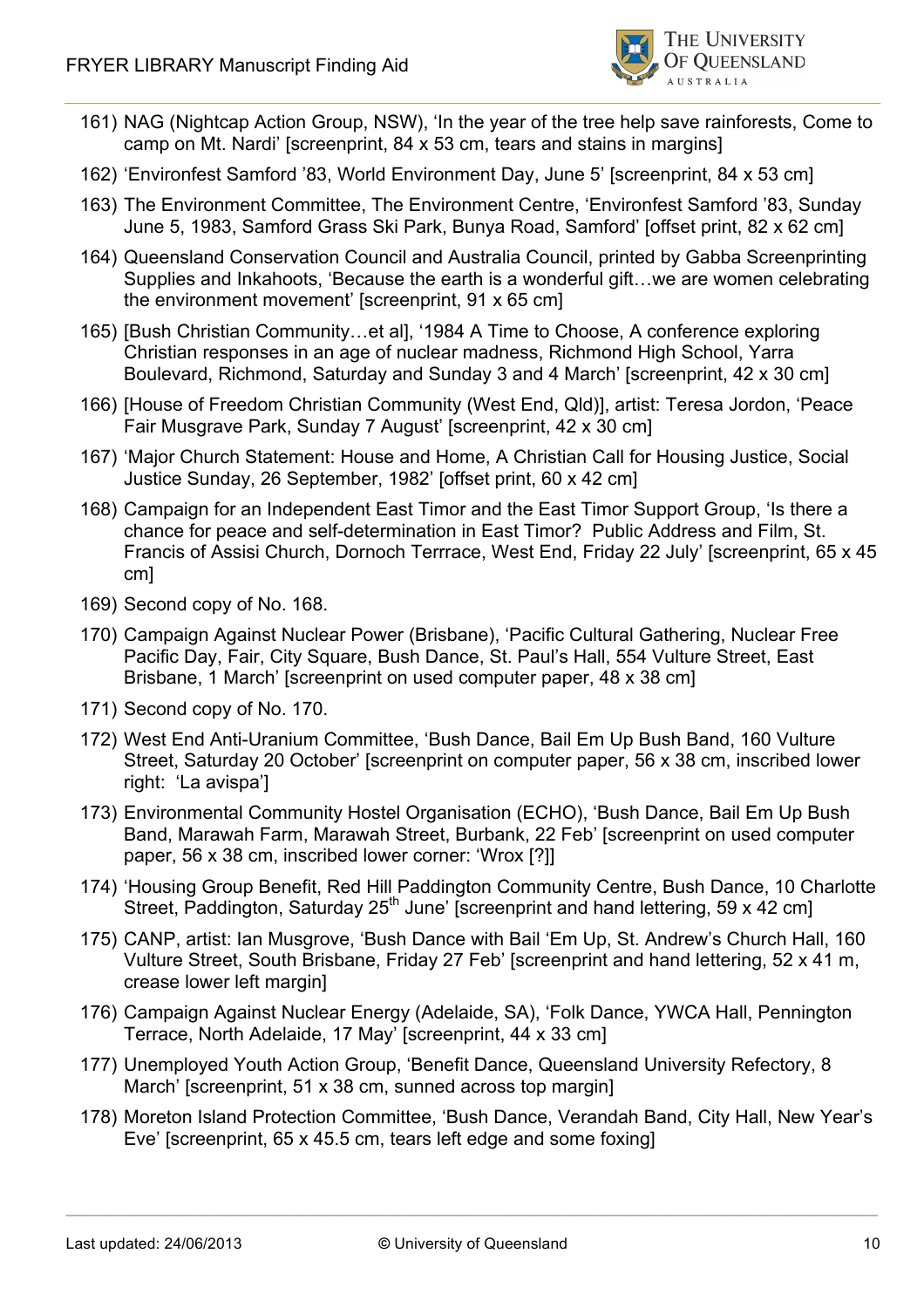

- 179) Campaign Against Nuclear Power, 'Bush Dance, Bale Em Up Bush Band, Caxton Street Hall, 17 Caxton Street, Petrie Terrace, 10 May' [screenprint, 58 x 45 cm]
- 180) Community Theatre Company assisted by Community Arts Board of the Australia Council, 'Community Circus Festival, Musgrave Park, West End, Saturday 26 March' [screenprint, 51 x 38 cm]
- 181) 'A picnic in the park, 12-4 in Musgrave Park' [screenprint, 43 x 35 cm]
- 182) Community Arts Centre, University of Queensland, 'Cultural Activities Arts and Crafts Workshops 1978, Enrolments open 13 February close 24 February' [screenprint, 63 x 44 cm, creased, tape stain upper right]
- 183) Anti-Uranium Benefit, Sydney Trade Union Club, 111 Foveaux Street, Surrey Hills, artists: Graham Lightbody, Karen Baldcock, Lucifoil, 'Save the Last Dance for Me, Friday 20 June' [on verso: 'Why was Ranger signed?, 1980] [screenprint, 56 x 43 cm, corners torn, creasing, stains at top]
- 184) 'Tanelorn Festival of Transition, Southern Highlands, NSW, 24-26 January 1981' [offset print, 61 x 45 cm, foxing]
- 185) Neil Sullivan, Brisbane, 'Meanwhile, somewhere in the Metropolis…[Superman motif resembling Joh Bjelke-Petersen] [offset print, 46 x 48 cm, foxing, inscribed lower right: Neil Sullivan]
- 186) RAFT (Reunite in Australia the Families of Timor), 'How long must the families of Timor stay separated?' [offset print, 60 x 42 cm]
- 187) Sinai Rally Committee, 'No troops to Sinai! No more Vietnams! After work protest, Assemble Chifley Square, March to Town Hall Square and Rally, Wednesday 11 November' [screenprint, 45 x 56 cm, pin holes and creases at margins]
- 188) FOE (Friends of the Earth), 'The Film to End All Films, Gone With the Wind' [Reagan and Thatcher as stars] [photoscreenprint, 61 x 44 cm]
- 189) Second copy of No. 188, with different colours, creases.
- 190) FOE (Friends of the Earth) (Collingwood, VIC), 'The Great Moscow Circus' [photoscreenprint, 60 x 45 cm, inscribed lower left: 'Russo']
- 191) 1986: The International Year of Peace, 'The story of Forwards/Backwards Land' [colour offset print, 60 x 40 cm]
- 192) 'Chile 1973-1983, Ten years of resistance, Rally Roma St Forum, Social 60 Waterworks Road, Red Hill, Saturday 10 September' [screenprint and hand lettering, 58 x 46 cm]
- 193) World Development Tea Co-operative (Sydney), 'Support the World Development Tea Cooperative' [screenprint on butcher paper, 58 x 42 cm]
- 194) National Trust of Queensland, artist: Noela Hills, 1982, 'Love [crossed out] Save me, Brisbane, [picture of building] Architect: Adolphus Parry-Fielder, designed circa 1940' [screenprint, 61 x 40 cm, inscribed lower left: 'C[opyright] Noela Hills, 1982']
- 195) Brisbane Community Arts Centre, printed by Empire Graphics, 'Sixth Sense: a feast of music, fashion, cinema…23 October 1983' [photoscreenprint, 60 x 40 cm]
- 196) 'Benefit Nite, Wimin's Comedy Films, West End Resource Centre, 75B Vulture Street, 20 November' [screenprint, 50 x 37.5 cm, lower left corner torn]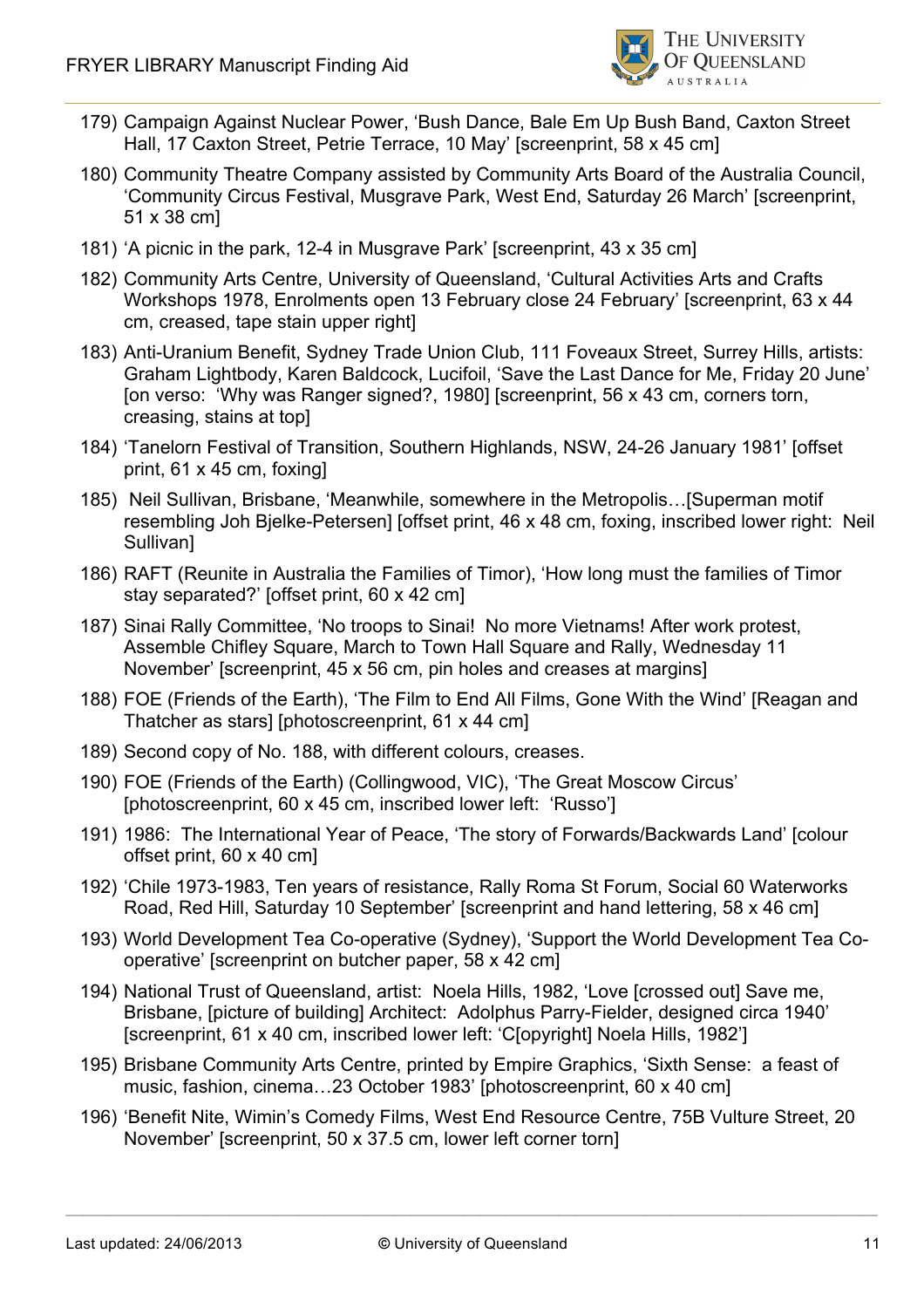

- 197) 'Ship Out the Truxton, No U.S. Bases, Rally City Square, Wednesday 5 May' [screenprint, 52 x 38 cm]
- 198) [One World Week, an Education Programme of the Churches in Australia], 'Peace Won't Cost the Earth, Invoice No. 1983 to the Human Race, Planet Earth' [offset print, laminated, 60 x 42 cm]
- 199) Red and Black Bookshop, 'Contemporary Peace and Political Poster Exhibition from Scandinavia, Red and Black Bookshop, 5A Browning Street, West End, 9 October 1982' [screenprint, 51 x 38 cm]
- 200) Medical Association for the Prevention of War, 'Health not Holocaust, Palm Sunday Peace Rally, Roma Street Forum Area, 15 April' [screenprint, 33 x 25 cm]
- 201) Medical Association for the Prevention of War (Australian Branch, Camperdown, NSW), 'A Prescription for Survival' [offset print, 49 x 36 cm]
- 202) Gayle Shaw 1977 [House of Freedom (Brisbane)], 'What you flush away today may cling to you in the surf tomorrow. What you burn today may coat your lungs tomorrow.' [signed in pencil lower right margin: 'Gayle Shaw '77', lower left margin: '9/25'] [lithograph, 37 x 52 cm]
- 203) Gayle Shaw 1977 [House of Freedom (Brisbane)], '"Some men see things as they are and say, 'Why?' I see things that never were and say, 'Why not?'"—Robert F. Kennedy' [signed in pencil lower right margin: 'Gayle Shaw '77'; lower left margin: '18/28'] [lithograph, 45 x 35 cm]
- 204) [Motif of hand with broken sword], 'A contribution to the International mobilisation for survival and the United Nations Special Session on disarmament (Sydney, Melbourne)' [photoscreenprint, 43 x 21 cm, tears at edges and stains]
- 205) H. Borserio (authoriser), 'Wake up to your democratic rights before it is too late' [screenprint, 48 x 34 cm, inscribed lower corner: 'Design concept: John Windus']
- 206) Queensland Peace Research and Resource Centre, 'Action for Peace: A Public Formation of the Queensland Peace Research and Resource Centre, North Brisbane College of Advanced Education, Kedron Park, Saturday 16 April' [screenprint, 51 x 38 cm]
- 207) Committee for the Reconstruction of Nicaragua (Sydney South), 'Help Nicaragua's Literacy Campaign' [screenprint, 62 x 46 cm, some foxing]
- 208) 'U.S. Hands Off El Salvador, International Demonstrations, Roma Street Forum, 8 October' [screenprint and hand lettering, 51 x 34 cm]
- 209) 'Brisbane: Nuclear Target, Ship Out the Goldsborough, No U.S. Bases, Join the Picket!, Outside Pan-Am 307 Queen Street, Thursday 22 July' [screenprint, 52 x 38 cm]
- 210) Prisoners Action Group (Albion, Qld), 'Boggo Road is a crime' [screenprint, 38 x 51 cm]
- 211) Chris Reidy, Collective of Self Help Groups (Carlton, VIC), 'A forum for self help groups, Building links for change, 16 October 1983' [screenprint, 42 x 62 cm]
- 212) May 1<sup>st</sup> Club (Brisbane), 'Stephen Zaborowski film 'Attica', West End Resource Centre, 75B Vulture Street, 26 September' [screenprint, 51 x 38 cm]
- 213) May 1<sup>st</sup> Club (Brisbane), 'May First Club, 75B Vulture Street, West End, Friday 7 November [1982], Theme: 'Relocate the 1982 Commonwealth Games'' [screenprint, 45 x 30 cm, tears left margin]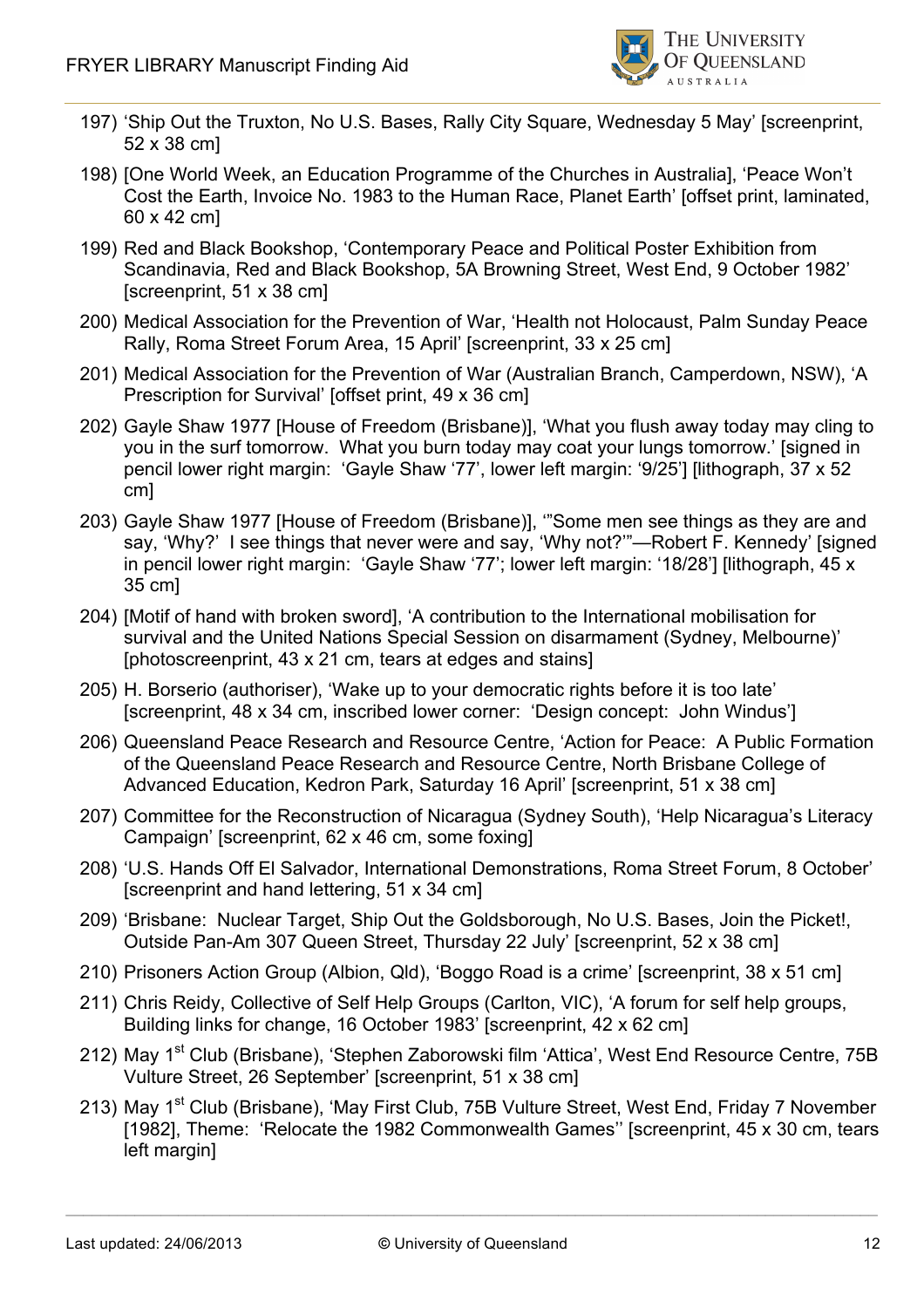

- 214) House of Freedom (West End, Qld), 'Hear and debate with Lanza del Vasto, Public Meeting, Popular Theatre Hall, 60 Waterworks Road, Red Hill, Monday 21 April, Weekend live-in seminar Cunningham's Gap 18-20 April' [lithograph and hand lettering, 59 x 42 cm]
- 215) 'May Fair, Victoria Park, 5 May' [screenprint and hand lettering, 68 x 24 cm]
- 216) Street Arts (Brisbane), 'Thrills 'N Spills Community Circus with It's a Mall World, Warana Festival 6 and 14 October 1984' [screenprint, 51 x 38 cm]
- 217) Street Arts (Brisbane), 'Community Circus Festival, Musgrave Park, West End, Saturday 17 March' [screenprint, 51 x 38 cm]
- 218) House of Freedom Christian Community (West End, Qld), 'Peace Fair Musgrave Park, Saturday 7 August' [screenprint, 42 x 30 cm]
- 219) H. M. Miller for Prisoners Action Group (Albion, Qld), 'Prisoners Can Read Too! End Jail Censorship' [screenprint, 57 x 38 cm]
- 220) [Gold Coast CLCC and 4ZZZ], 'Rock Against Petersen, Macintosh Island (North of Surfer's Paradise), Sunday 28 January 1983' [screenprint, 52 x 35 cm]
- 221) [Libertarian Workers for a Self-Managed Society (Parkville, VIC)], authorised by E. Goldman (Sunshine, VIC), printed by Globe Press, 'Why Vote? Democracy means 'selfmanagement' not parliamentary rule!' [offset print, 51 x 38 cm]
- 222) National Youth Coalition for Housing and Another Planet, 'Shelter or the streets, 2<sup>nd</sup> National Youth Housing Conference, Wollongong University 22-25 August' [screenprint, 75 x 47 cm]
- 223) Queensland Disability Housing Coalition (West End, Qld.), designed by Anne Carter and Inkahoots, 'Living in the community—It's our right' [screenprint, 73 x 47 cm]
- 224) Action for World Development and Christians for Peace (sponsors), Planet Press (publisher), 'Week of prayer for world peace 18-25 October' [photoscreenprint, 58 x 34 cm, crease in centre of sheet]
- 225) Psychologists for the Prevention of War (Huntsbridge, VIC), artwork: Anne Coulson, printed by Oakdale Printing, 'Save the future in 1986: International Year of Peace' [photoscreenprint, laminated, 91 x 57 cm]
- 226) Amnesty International, 'Disappeared = Dead?' [screenprint, 61 x 91 cm, tears left margin]
- 227) 'Keep sand miners at bay, Moreton Island cannot be replaced' [screenprint, 72 x 98 cm, tears, pinholes and stains at edges]
- 228) 'Mt Nardi needs you' [NSW], [screenprint, 86 x 69 cm, condition poor with staining]
- 229) 'Dance El Salvador Benefit, Ahepa Hall, West End, Friday 5 June, Rally 13 June' [screenprint, 76 x 51 cm, some foxing]
- 230) [Australian Consumers Association], 'Ralph Nader: 1980 Australian Tour, 20 July-28 July' [offset print, 76 x 51 cm, creases at centre, edge tears, foxing]
- 231) [Fretilin?], 'Massacres Em Timor-Leste / The Genodical War in East Timor' [photoscreenprint, 69 x 49 cm]
- 232) [Kindersley House] 'The crash of '79' [screenprint, 51 x 76 cm]
- 233) [Philippines Action Support Group], 'Boycott Safcol products, Support the Filipino workers' [screenprint, 76 x 51 cm]